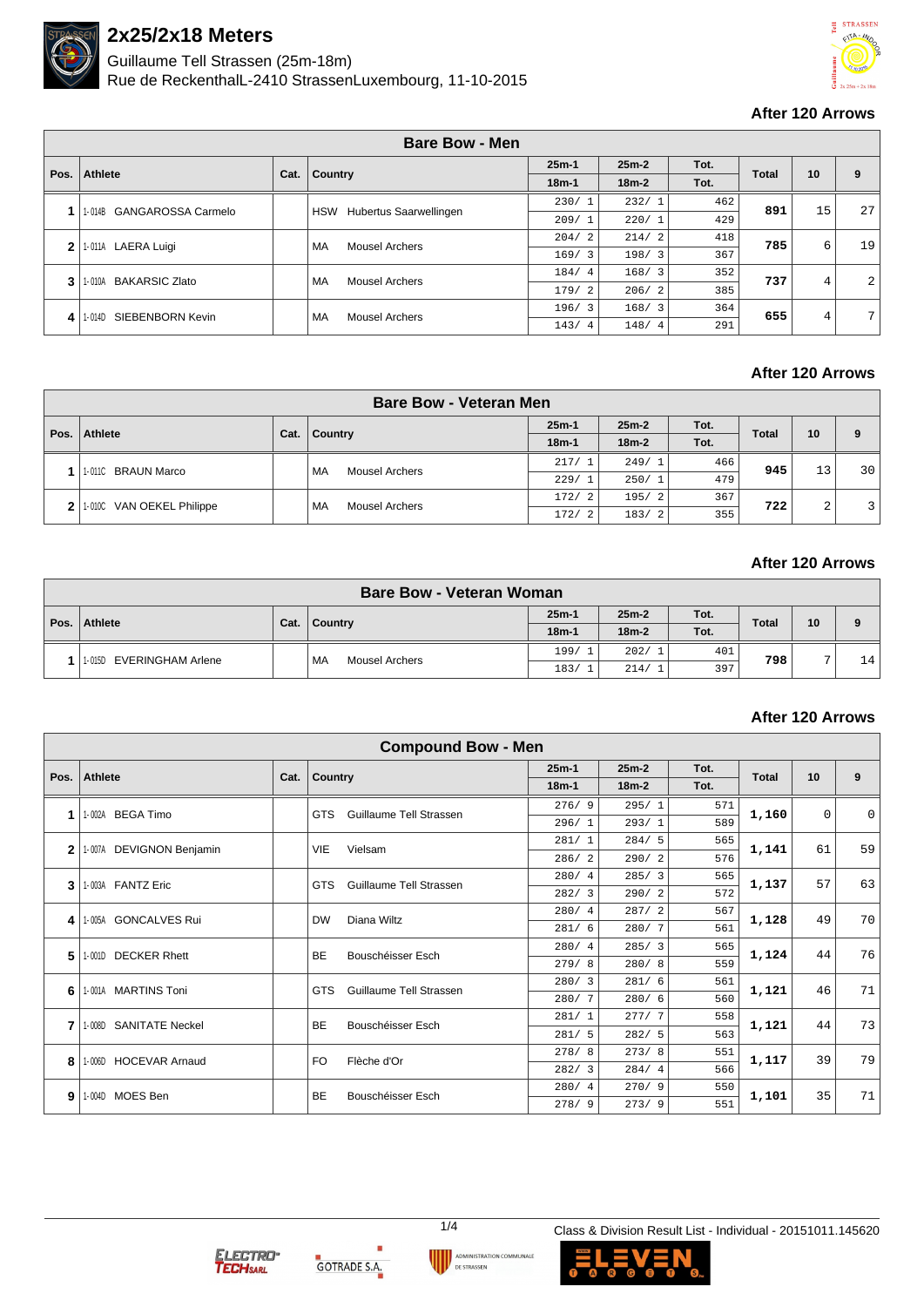

Guillaume Tell Strassen (25m-18m)

Rue de Reckenthal L-2410 Strassen Luxembourg, 11-10-2015



#### **After 120 Arrows**

|                | <b>Compound Bow - Veteran Men</b> |      |                                |                         |         |         |      |              |    |                |    |    |
|----------------|-----------------------------------|------|--------------------------------|-------------------------|---------|---------|------|--------------|----|----------------|----|----|
| Pos.           | Athlete                           | Cat. |                                |                         | $25m-1$ | $25m-2$ | Tot. | <b>Total</b> | 10 | 9              |    |    |
|                |                                   |      | <b>Country</b>                 |                         | $18m-1$ | $18m-2$ | Tot. |              |    |                |    |    |
|                | <b>CORNARO Yvon</b><br>1-002D     |      | <b>BE</b>                      | Bouschéisser Esch       | 282/1   | 288/1   | 570  | 1,147        | 0  | $\overline{0}$ |    |    |
|                |                                   |      |                                |                         | 289/1   | 288/1   | 577  |              |    |                |    |    |
| $\overline{2}$ | DEVIGNON André<br>1-006A          |      | <b>VIE</b>                     | Vielsam                 | 281/2   | 283/2   | 564  | 1,123        |    |                | 48 | 68 |
|                |                                   |      |                                |                         | 279/3   | 280/2   | 559  |              |    |                |    |    |
| 3              | 1-009A PEFFER Serge               |      | <b>GTS</b>                     | Guillaume Tell Strassen | 276/3   | 275/3   | 551  | 1,110        | 40 | 71             |    |    |
|                |                                   |      |                                |                         | 282/2   | 277/3   | 559  |              |    |                |    |    |
| 4              | <b>RIES Jaques</b><br>1-009D      |      |                                |                         | 275/4   | 272/4   | 547  | 1,095        | 28 | 77             |    |    |
|                |                                   |      | <b>BE</b><br>Bouschéisser Esch | 272/4                   | 276/4   | 548     |      |              |    |                |    |    |

## **After 120 Arrows**

|      | <b>Compound Bow - Veteran Woman</b>         |      |                |                            |         |      |              |    |          |  |  |
|------|---------------------------------------------|------|----------------|----------------------------|---------|------|--------------|----|----------|--|--|
| Pos. | Athlete                                     |      |                | $25m-1$<br>$25m-2$<br>Tot. |         |      | <b>Total</b> |    | $\Omega$ |  |  |
|      |                                             | Cat. | Country        | $18m-1$                    | $18m-2$ | Tot. |              | 10 |          |  |  |
|      | <b>BONMARIAGE Marie-Christine</b><br>1-008A |      | VIE<br>Vielsam | 254/7                      | 253/1   | 507  | 1,062        | 27 | 79       |  |  |
|      |                                             |      |                | 278/                       | 277/1   | 555  |              |    |          |  |  |

#### **After 120 Arrows**

|              |                          |      |            | <b>Recurve Bow - Men</b>      |           |         |            |              |    |             |
|--------------|--------------------------|------|------------|-------------------------------|-----------|---------|------------|--------------|----|-------------|
| Pos.         | <b>Athlete</b>           | Cat. | Country    |                               | $25m-1$   | $25m-2$ | Tot.       | <b>Total</b> | 10 | 9           |
|              |                          |      |            |                               | $18m-1$   | $18m-2$ | Tot.       |              |    |             |
| 1            | 1-008C LANGERS Mike      |      | GTS.       | Guillaume Tell Strassen       | 279/2     | 282/2   | 561        | 1,128        | 64 | 42          |
|              |                          |      |            |                               | 281/<br>2 | 286/1   | 567        |              |    |             |
| $\mathbf{2}$ | 1-002C KLEIN Pit         |      | GTS        | Guillaume Tell Strassen       | 272/4     | 284/1   | 556        | 1,122        | 55 | 54          |
|              |                          |      |            |                               | 282/1     | 284/2   | 566        |              |    |             |
| 3            | 1-003D SCHULER Luc       |      | <b>GTS</b> | Guillaume Tell Strassen       | 284/1     | 277/3   | 561        | 1,113        | 56 | 44          |
|              |                          |      |            |                               | 271/5     | 281/3   | 552        |              |    |             |
| 4            | 1-009B LECLERC Michel    |      |            | CAS Confrérie Archers Spadois | 272/3     | 277/4   | 549        | 1,095        | 42 | 56          |
|              |                          |      |            |                               | 267/7     | 279/4   | 546        |              |    |             |
| 5            | 1-002B MAYER Claus       |      |            | HSW Hubertus Saarwellingen    | 269/5     | 262/11  | 531        | 1,077        | 0  | $\mathbf 0$ |
|              |                          |      |            |                               | 276/3     | 270/5   | 546        |              |    |             |
| 6            | 1-008B ARROUGE Yoann     |      |            | VER Verdun                    | 268/<br>6 | 268/7   | 536        | 1,075        | 40 | 48          |
|              |                          |      |            |                               | 271/4     | 268/7   | 539        |              |    |             |
| 7            | 1-004C KRAUS Stéphane    |      | GTS        | Guillaume Tell Strassen       | 267/7     | 270/5   | 537        | 1,071        | 32 | 54          |
|              |                          |      |            |                               | 265/<br>8 | 269/6   | 534        |              |    |             |
| 8            | 1-005B ZIMMER Danny      |      | AH         | Adlerauge Humes               | 265/<br>8 | 268/8   | 533        | 1,065        | 41 | 42          |
|              |                          |      |            |                               | 268/6     | 264/9   | 532        |              |    |             |
| 9            | 1-015C VAN DER MEER Alex |      | <b>FN</b>  | Flèche du Nord Ettelbréck     | 258/10    | 269/6   | 527        | 1,050        | 25 | 29          |
|              |                          |      |            |                               | 256/10    | 267/8   | 523        |              |    |             |
| 10           | 1-007D ZBLEWSKI Darius   |      |            | HSW Hubertus Saarwellingen    | 263/9     | 264/9   | 527        | 1,029        | 28 | 41          |
|              |                          |      |            |                               | 239/14    | 263/10  | 502        |              |    |             |
| 11           | 1-012A GEHL Dominik      |      | AH         | Adlerauge Humes               | 243/12    | 263/10  | 506        | 1,016        | 21 | 46          |
|              |                          |      |            |                               | 260/9     | 250/13  | 510        |              |    |             |
| 12           | 1-009C STORCK David      |      | <b>BE</b>  | Bouschéisser Esch             | 246/11    | 252/13  | 498        | 996          | 18 | 47          |
|              |                          |      |            |                               | 248/11    | 250/12  | 498        |              |    |             |
| 13           | 1-006C BEGA Patrick      |      | <b>GTS</b> | Guillaume Tell Strassen       | 239/13    | 255/12  | 494        | 975          | 15 | 39          |
|              |                          |      |            |                               | 243/13    | 238/14  | 481        |              |    |             |
| 14           | 1-014A MEIER Bernhard    |      | AH         | Adlerauge Humes               | 238/14    | 215/17  | 453        | 956          | 17 | 34          |
|              |                          |      |            |                               | 248/12    | 255/11  | 503        |              |    |             |
| 15           | 1-015B POP Razvan        |      |            | PSVT PSV Trier                | 238/15    | 240/14  | 478        | 950          | 17 | 21          |
|              |                          |      |            |                               | 235/16    | 237/15  | 472        |              |    |             |
| 16           | 1-013D RIZZO Pietro      |      |            | RHM RH Mondercange            | 232/16    | 240/15  | 472        | 939          | 16 | 29          |
|              |                          |      |            |                               | 237/15    | 230/16  | 467        |              |    |             |
| 17           | 1-013A ZIEGLER Gordon    |      | AH         | Adlerauge Humes               | 228/17    | 236/16  | 464<br>448 | 912          | 14 | 33          |
|              |                          |      |            |                               | 221/17    | 227/17  |            |              |    |             |







2/4 Class & Division Result List - Individual - 20151011.145620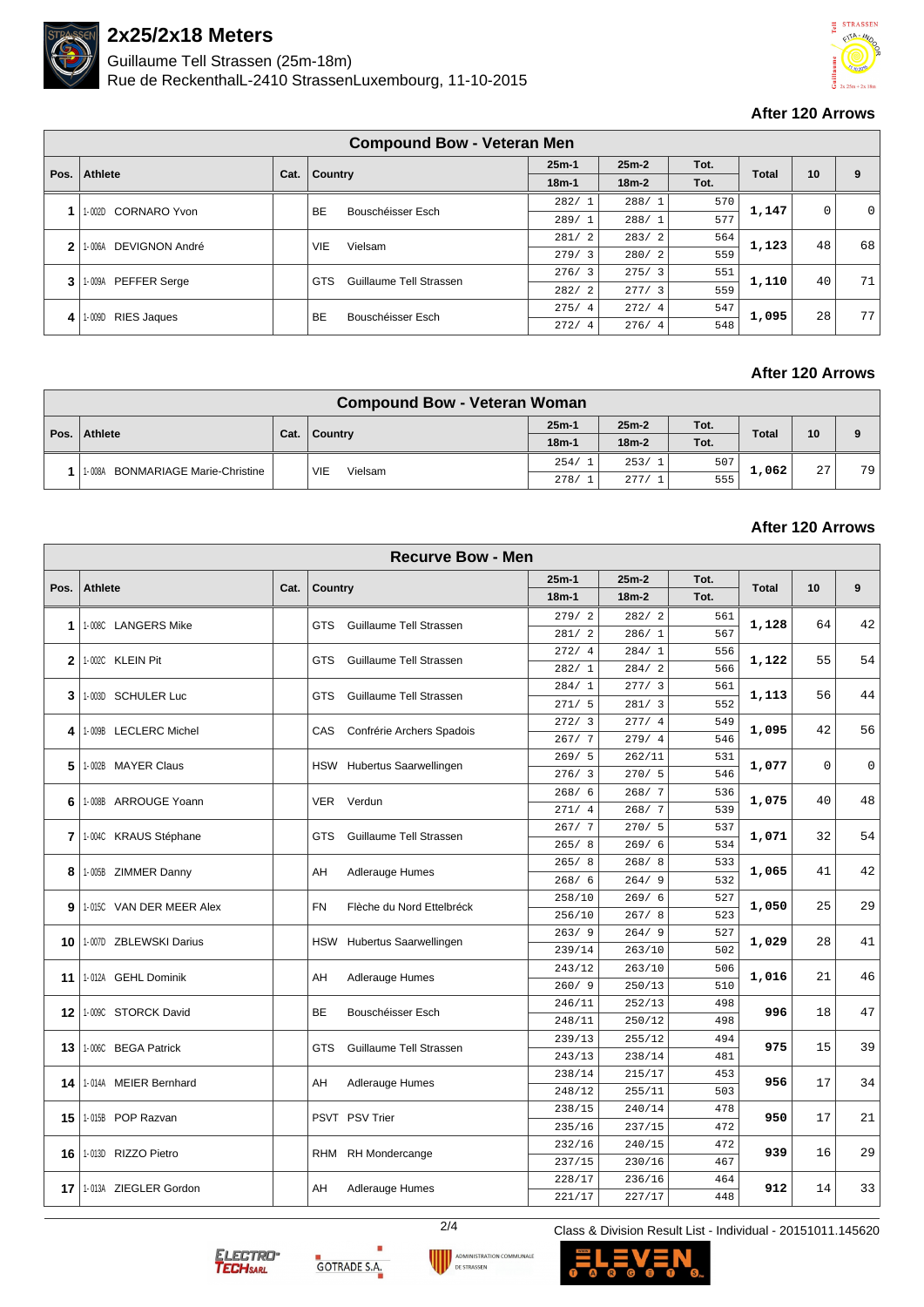

Guillaume Tell Strassen (25m-18m)

Rue de Reckenthal L-2410 Strassen Luxembourg, 11-10-2015



## **After 120 Arrows**

|                 | <b>Recurve Bow - Men</b><br>Continue |  |                                      |         |                 |      |              |    |          |
|-----------------|--------------------------------------|--|--------------------------------------|---------|-----------------|------|--------------|----|----------|
| Pos.            |                                      |  |                                      | $25m-1$ | $25m-2$<br>Tot. |      | <b>Total</b> | 10 | $\Omega$ |
|                 | <b>Athlete</b><br>Cat.               |  | Country                              | $18m-1$ | $18m-2$         | Tot. |              |    |          |
| 18 <sub>1</sub> | 1.012B SCHERER Bernd                 |  | <b>HSW</b><br>Hubertus Saarwellingen | 196/18  | 202/18          | 398  | 788          | Q  | 15       |
|                 |                                      |  |                                      | 196/18  | 194/18          | 390  |              |    |          |

# **After 120 Arrows**

|              | <b>Recurve Bow - Women</b>          |      |                                       |         |         |      |              |    |                 |  |
|--------------|-------------------------------------|------|---------------------------------------|---------|---------|------|--------------|----|-----------------|--|
|              |                                     |      |                                       | $25m-1$ | $25m-2$ | Tot. |              | 10 |                 |  |
| Pos.         | Athlete                             | Cat. | <b>Country</b>                        | $18m-1$ | $18m-2$ | Tot. | <b>Total</b> |    | 9               |  |
| 1            | 1-012C BEAUDEUX Carmen              |      | Guillaume Tell Strassen<br><b>GTS</b> | 284/1   | 282/1   | 566  | 1,113        | 62 | 37              |  |
|              |                                     |      |                                       | 282/1   | 265/4   | 547  |              |    |                 |  |
| $\mathbf{2}$ | <b>DESVIGNES Lauranne</b><br>1-007B |      | Verdun<br><b>VER</b>                  | 272/2   | 261/5   | 533  | 1,067        | 46 | 41              |  |
|              |                                     |      |                                       | 258/3   | 276/1   | 534  |              |    |                 |  |
| 3            | <b>SPEICHER Bianca</b><br>1-006B    |      | <b>BGB</b><br>Burgschützen Büschfeld  | 267/3   | 265/4   | 532  | 1,064        | 37 | 44              |  |
|              |                                     |      |                                       | 265/2   | 267/2   | 532  |              |    |                 |  |
| 4            | 1-004A KÖLSCH Kathrin               |      | Mach mit Bexbach<br>MMB               | 264/5   | 269/3   | 533  | 1,050        | 33 | 47              |  |
|              |                                     |      |                                       | 251/4   | 266/3   | 517  |              |    |                 |  |
| 5            | <b>PETERS Nathalie</b><br>1-010D    |      | <b>BE</b><br>Bouschéisser Esch        | 267/4   | 278/2   | 545  | 1,035        | 3  | 9               |  |
|              |                                     |      |                                       | 246/5   | 244/6   | 490  |              |    |                 |  |
| 6            | 1-011D SANITATE Cathy               |      | <b>BE</b><br>Bouschéisser Esch        | 226/6   | 236/7   | 462  | 947          | 11 | 29              |  |
|              |                                     |      |                                       | 239/6   | 246/5   | 485  |              |    |                 |  |
| 7            | <b>BECKERS Vivian</b><br>1-012D     |      | <b>DW</b><br>Diana Wiltz              | 208/7   | 243/6   | 451  | 859          | 12 | 20 <sup>1</sup> |  |
|              |                                     |      |                                       | 201/7   | 207/7   | 408  |              |    |                 |  |
| 8            | 1-015A KÜHN Birgit                  |      | AH<br>Adlerauge Humes                 | 177/8   | 176/8   | 353  | 737          | 5  | 12              |  |
|              |                                     |      |                                       | 195/8   | 189/8   | 384  |              |    |                 |  |

## **After 120 Arrows**

|   | <b>Recurve Bow - Cadet Men</b> |                           |                                       |         |                      |       |              |    |                 |    |  |
|---|--------------------------------|---------------------------|---------------------------------------|---------|----------------------|-------|--------------|----|-----------------|----|--|
|   | <b>Athlete</b><br>Pos.         |                           | Country                               | $25m-1$ | $25m-2$              | Tot.  | <b>Total</b> | 10 | 9               |    |  |
|   |                                | Cat.                      |                                       | $18m-1$ | $18m-2$              | Tot.  |              |    |                 |    |  |
|   | 1-001C KLEIN Joé               |                           | Guillaume Tell Strassen<br><b>GTS</b> | 277/1   | 285/1                | 562   | 1,129        | 57 | 55 <sub>1</sub> |    |  |
|   |                                |                           |                                       | 284/1   | 283/1                | 567   |              |    |                 |    |  |
| 2 | KLEIN Luca<br>1-005D           |                           | Guillaume Tell Strassen<br><b>GTS</b> | 268/3   | 269/2                | 537   |              | 40 | 62              |    |  |
|   |                                |                           |                                       | 276/2   | 277/2                | 553   | 1,090        |    |                 |    |  |
|   |                                |                           | Hubertus Saarwellingen<br><b>HSW</b>  | 269/2   | 249/3                | 518   | 1,026        |    | 29              | 52 |  |
| 3 |                                | ZBLEWSKI Julian<br>1-013B |                                       |         | 251/<br>$\mathbf{R}$ | 257/3 | 508          |    |                 |    |  |

#### **After 120 Arrows**

|      | <b>Recurve Bow - Cadet Women</b> |      |                          |         |                 |      |              |    |    |  |  |
|------|----------------------------------|------|--------------------------|---------|-----------------|------|--------------|----|----|--|--|
| Pos. | Athlete                          |      |                          | $25m-1$ | $25m-2$<br>Tot. |      | <b>Total</b> | 10 | 9  |  |  |
|      |                                  | Cat. | Country                  | $18m-1$ | $18m-2$         | Tot. |              |    |    |  |  |
|      | 1-003B BECKERS Viveca            |      | <b>DW</b><br>Diana Wiltz | 275/1   | 281/            | 556  | 818          | 42 | 28 |  |  |
|      |                                  |      |                          | 262/    |                 | 262  |              |    |    |  |  |

#### **After 120 Arrows**

|      | <b>Recurve Bow - Scolaire Men</b> |      |                       |                         |                        |       |              |    |    |  |  |
|------|-----------------------------------|------|-----------------------|-------------------------|------------------------|-------|--------------|----|----|--|--|
| Pos. | Athlete                           | Cat. |                       | $25m-1$                 | $25m-2$                | Tot.  | <b>Total</b> | 10 | 9  |  |  |
|      |                                   |      | Country               | $18m - 1$               | $18m-2$                | Tot.  |              |    |    |  |  |
|      | <b>ZIMMER Julius</b><br>1-016B    |      |                       | 274/1                   | 274/1                  | 548   | 1,100        | 45 | 52 |  |  |
|      |                                   |      | RH Mondercange<br>RHM | 277/1                   | 275/1                  | 552   |              |    |    |  |  |
|      |                                   |      |                       | 200/<br>- 2             | 236/2                  | 436   | 934          |    | 29 |  |  |
|      | <b>WELTER Max</b><br>1-016C       |      |                       | Bouschéisser Esch<br>BE | 247/<br>$\overline{2}$ | 251/2 | 498          |    | 21 |  |  |